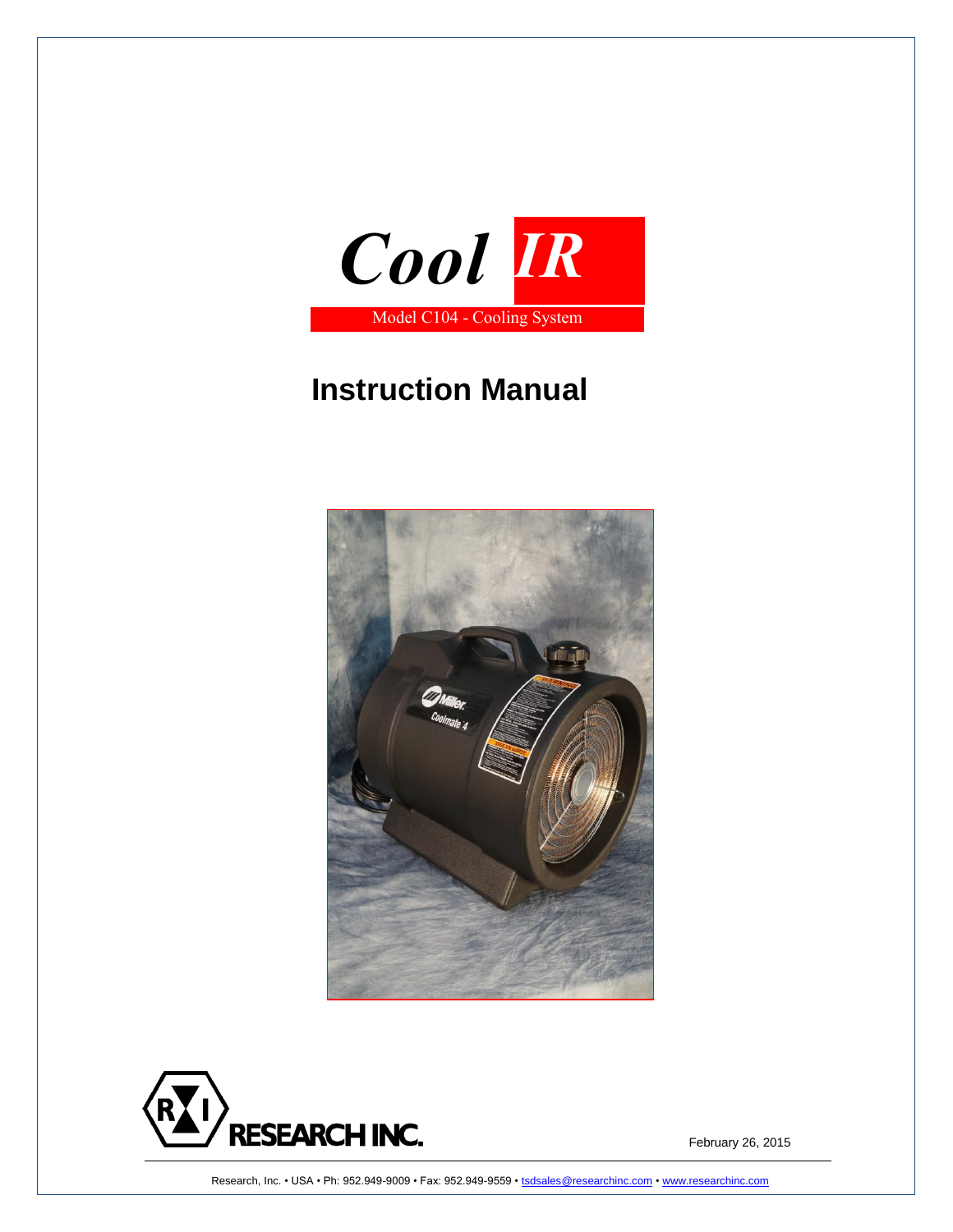## **Table of Contents**

# <span id="page-1-0"></span>List of Figures / Tables

| <b>Revision History</b> |                        |                   |            |             |  |
|-------------------------|------------------------|-------------------|------------|-------------|--|
| <b>Revision</b>         | <b>Description</b>     | <b>ECN Number</b> | By         | <b>Date</b> |  |
|                         | <b>Initial Release</b> |                   | <b>KJN</b> | 11/01/2013  |  |
| В                       | <b>Add 230v</b>        |                   | <b>KJN</b> | 10/21/2014  |  |
|                         | Cooling spec           |                   | <b>KJN</b> | 02/26/2015  |  |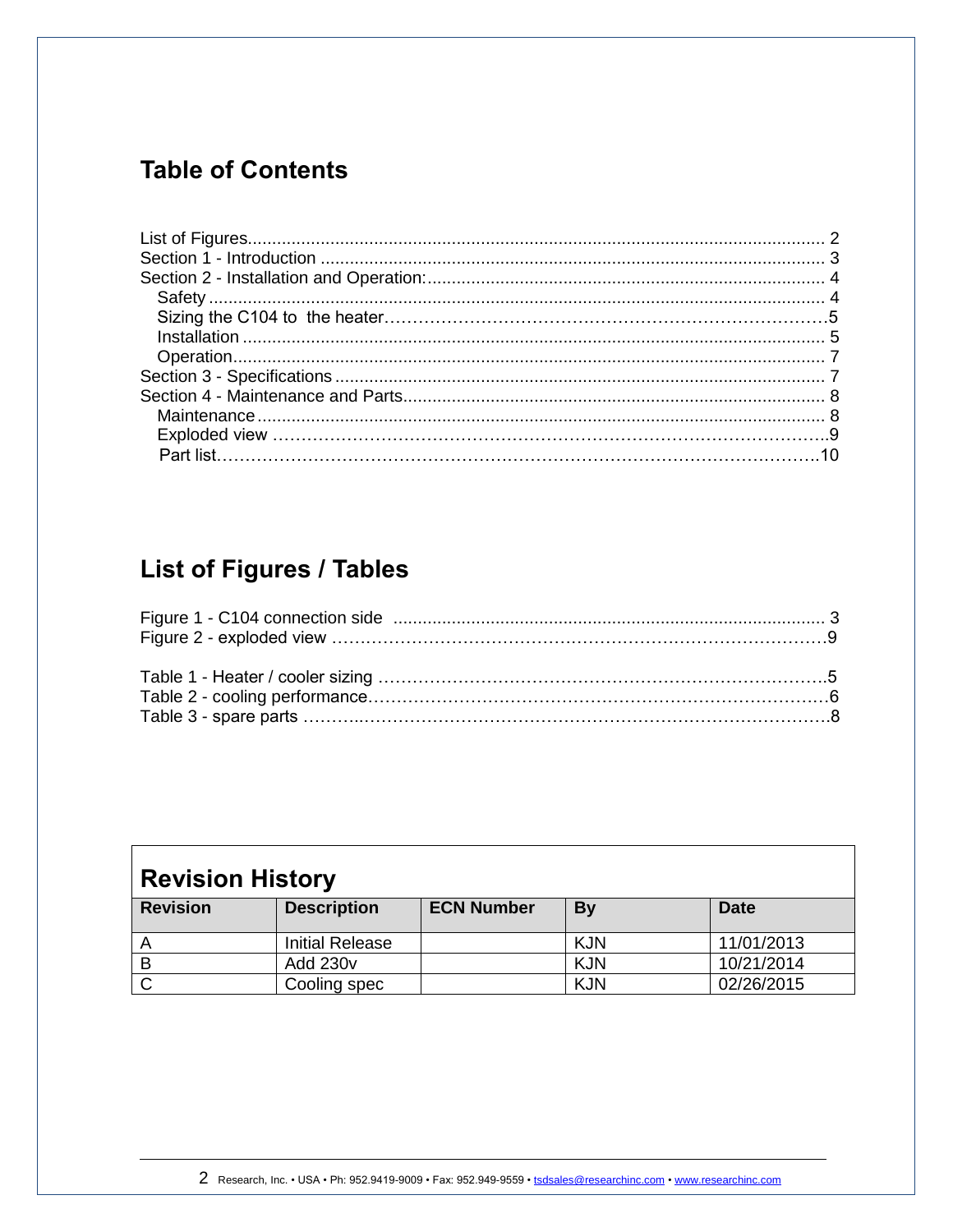## <span id="page-2-0"></span>**Section 1 - Introduction**

The Model C104 is a self-contained heat exchanger designed to provide circulating coolant for small Research Inc. aluminum-reflector heaters. Figure 1 below shows the C104 connection side. Power to the motor is provided with a 10ft power cord and molded plug. The unit includes an industrial grade brass pump, copper coil, 120/230volt motor with fan and 4 gallon (15 liter) reservoir. Two 1/4" NPT fittings for coolant inlet/outlet are located on the side plate.



<span id="page-2-1"></span>**Figure 1 - C104 connections**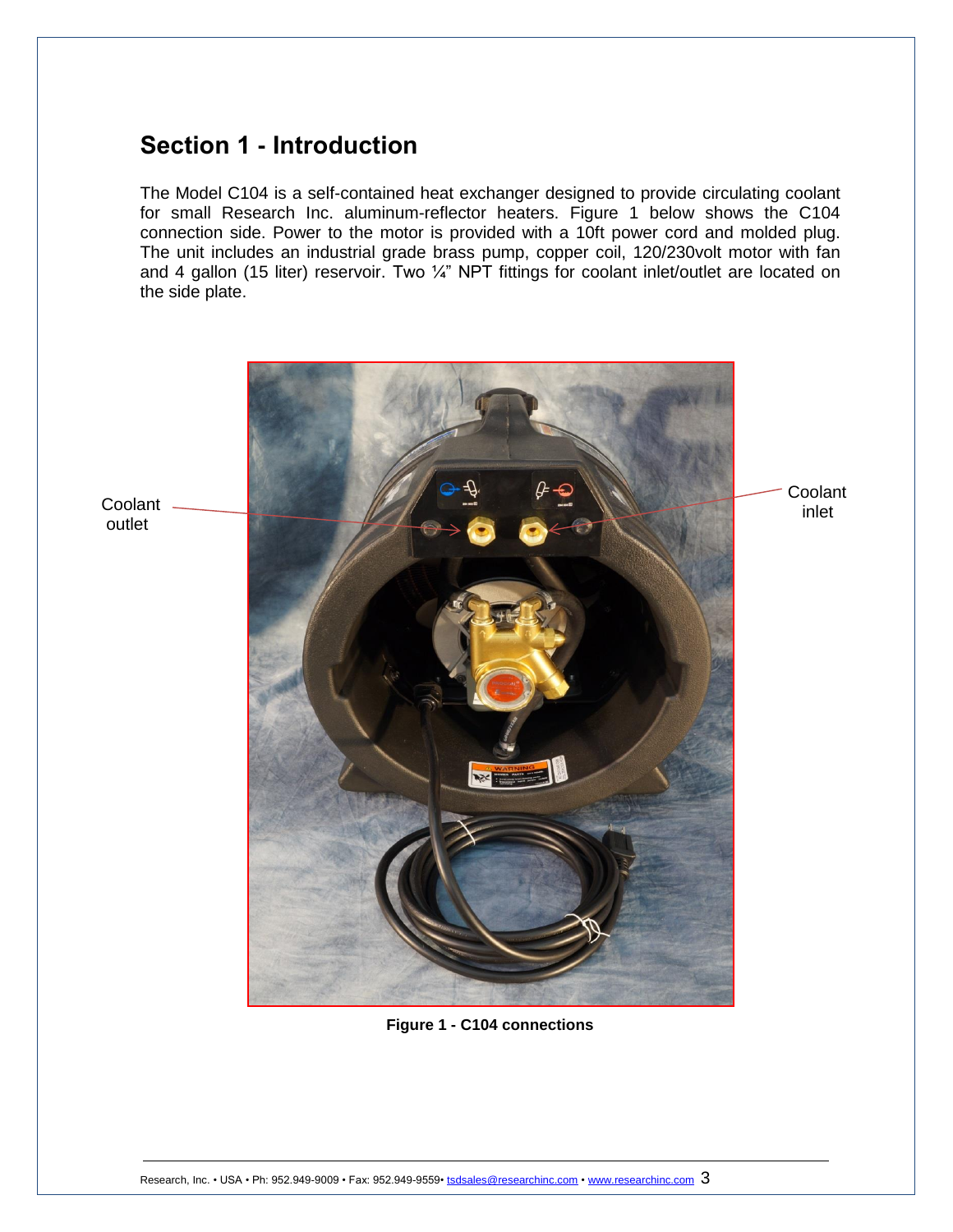## <span id="page-3-0"></span>**Section 2 - Installation and Operation:**

### <span id="page-3-1"></span>**Safety**

The maximum water/glycol temperature is 140ºF (60ºC). Precaution should be taken to ensure this temperature is not exceeded. Refer to the installation section for proper sizing instructions.

#### **WARNING!**

Hazardous voltages are present within the heating/cooling/control system. Setting the set point potentiometer or control signal to minimum does NOT eliminate these hazardous voltages.

Always remove AC line voltage from the system before making contact with internal assemblies, line or load wiring, or fuses.

#### **CAUTION!**

- Up to 480 volts AC may be present at IR heater with longer lengths (25" and 38").
- $\blacksquare$  Do not make any wiring connections when power is applied.
- Disconnect power before performing any maintenance or service to the system.
- **D** Use extreme caution when adjusting calibration potentiometers on modules when power is applied.
- **Always use an isolated oscilloscope for checking waveforms.**

## **Sizing**

The C104 can handle up to 5 KW of cooling load. The amount of cooling load is dependent upon the heater style, lamp wattage, and heating application. Table 1 shows how to size the C104. These steps are outlined below:

- 1. Determine heater wattage This is a simple calculation based upon the wattage of the lamps in the heater times the number of lamps in the system.
- 2. Determine the cooling factor (Fc). This takes into account how much heat is going into the reflector that will be carried away by the cooling system.
- 3. Determine the number of C104 units required. Each C104 can handle up to 5 KW. If the calculated cooling load is less than 5 KW, then one unit will work. Multiple C104 units can be used in parallel. Consult factory.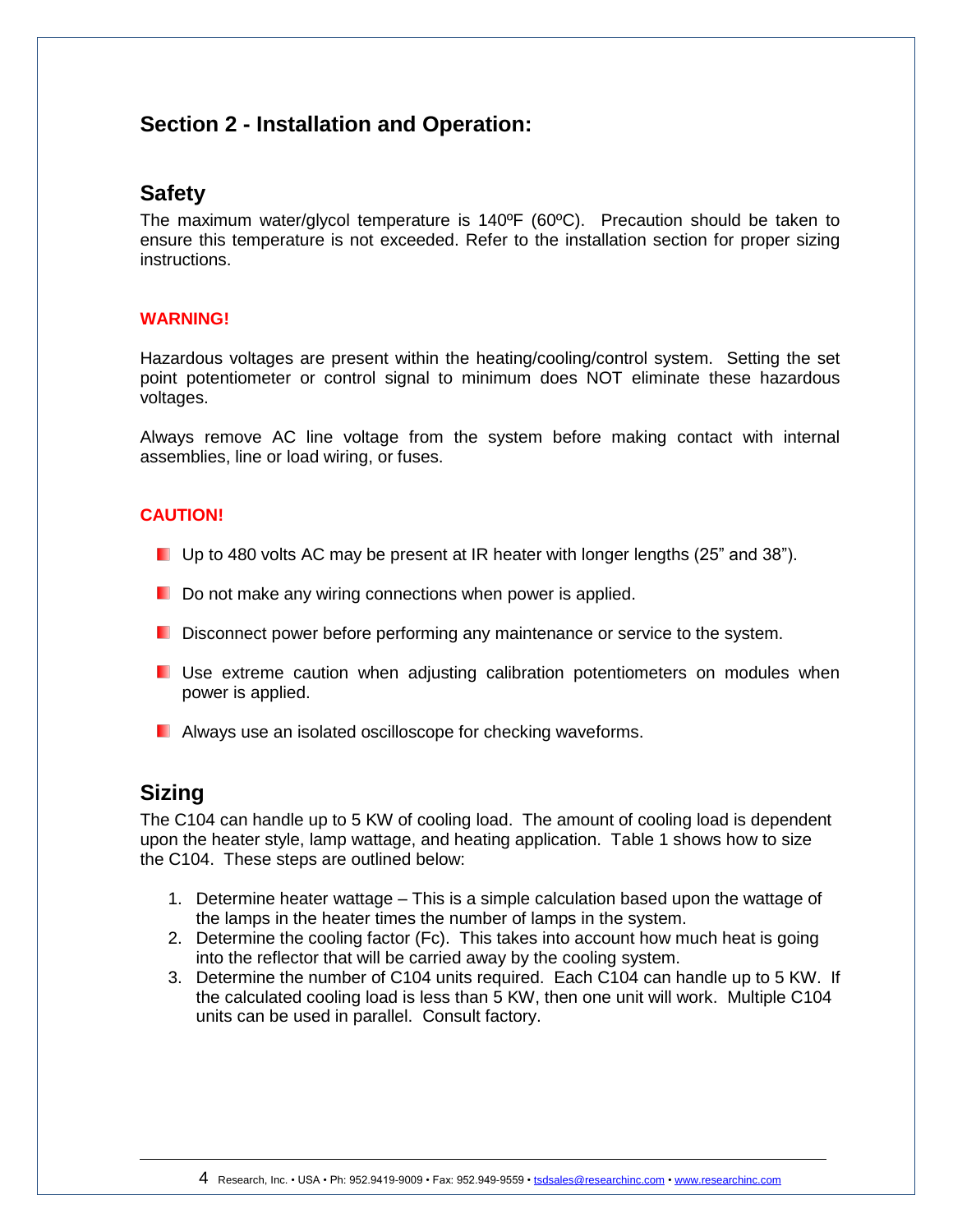| Size C104 Cool IR                               |           |                                                                          |  |  |
|-------------------------------------------------|-----------|--------------------------------------------------------------------------|--|--|
| 1. Determine heater(s) wattage                  |           |                                                                          |  |  |
|                                                 |           |                                                                          |  |  |
|                                                 |           | Example: E4-05 w/500 watt lamps<br>Wattage = $4 \times 500 = 2000$ watts |  |  |
|                                                 |           |                                                                          |  |  |
|                                                 |           | 2. Determine cooling factor (Fc)                                         |  |  |
| <b>Model</b>                                    |           | <b>Fc Description</b>                                                    |  |  |
| E4                                              | $0.9$ All |                                                                          |  |  |
| 5194                                            |           | 0.9 Multiple 5194's facing each other                                    |  |  |
| 5194                                            |           | 0.7 $5194(s)$ facing target > 800 °C                                     |  |  |
| 5194                                            |           | 0.5 5194(s) facing target from 400 °C to 800 °C                          |  |  |
| 5194                                            |           | 0.3 $5194(s)$ facing target < 400 °C                                     |  |  |
| 5306B                                           |           | 0.9 Multiple 5306B's facing each other                                   |  |  |
| 5306B                                           |           | 0.6 5306B(s) facing target > 800 $^{\circ}$ C                            |  |  |
| 5306B                                           |           | 0.4 $5306B(s)$ facing target from 400 °C to 800 °C                       |  |  |
| 5306B                                           |           | 0.2 5306B(s) facing target < 400 $^{\circ}$ C                            |  |  |
| 3. Calculate cooling load (Lc)                  |           |                                                                          |  |  |
| $Lc =$ Heater wattage x Fc                      |           |                                                                          |  |  |
|                                                 |           | Example: $Lc = 2000 \times 0.9 = 1800$ watts                             |  |  |
| 4. Determine number of C104's needed            |           |                                                                          |  |  |
| C104 rating $=$ 5000 watts<br>$Lc = 1800$ watts |           |                                                                          |  |  |
| 1 - Model C104 required                         |           |                                                                          |  |  |

**Table 1 - C104 Heater/Cooler Sizing**

## <span id="page-4-0"></span>**Installation:**

- 1. Cut two lengths of poly tubing supplied with the IR heater to connect to the cooling unit to the heater. Both IR heater and cooling unit are supplied with push-to-connect fittings for simple installation without tools. Cut tubing square for positive leak free connections.
- 2. Flow direction through the heater does not matter. If using the heater protection kit (HPK, p/n 107109-001) then follow the flow directions provided on the enclosure
- **3.** Remove filler cap and fill reservoir with one of the following coolant types:
	- **Add mixture of distilled water (3 gallons) and propylene glycol (1 gallon, RV** type, pink color) solution. Checked monthly and changed as needed.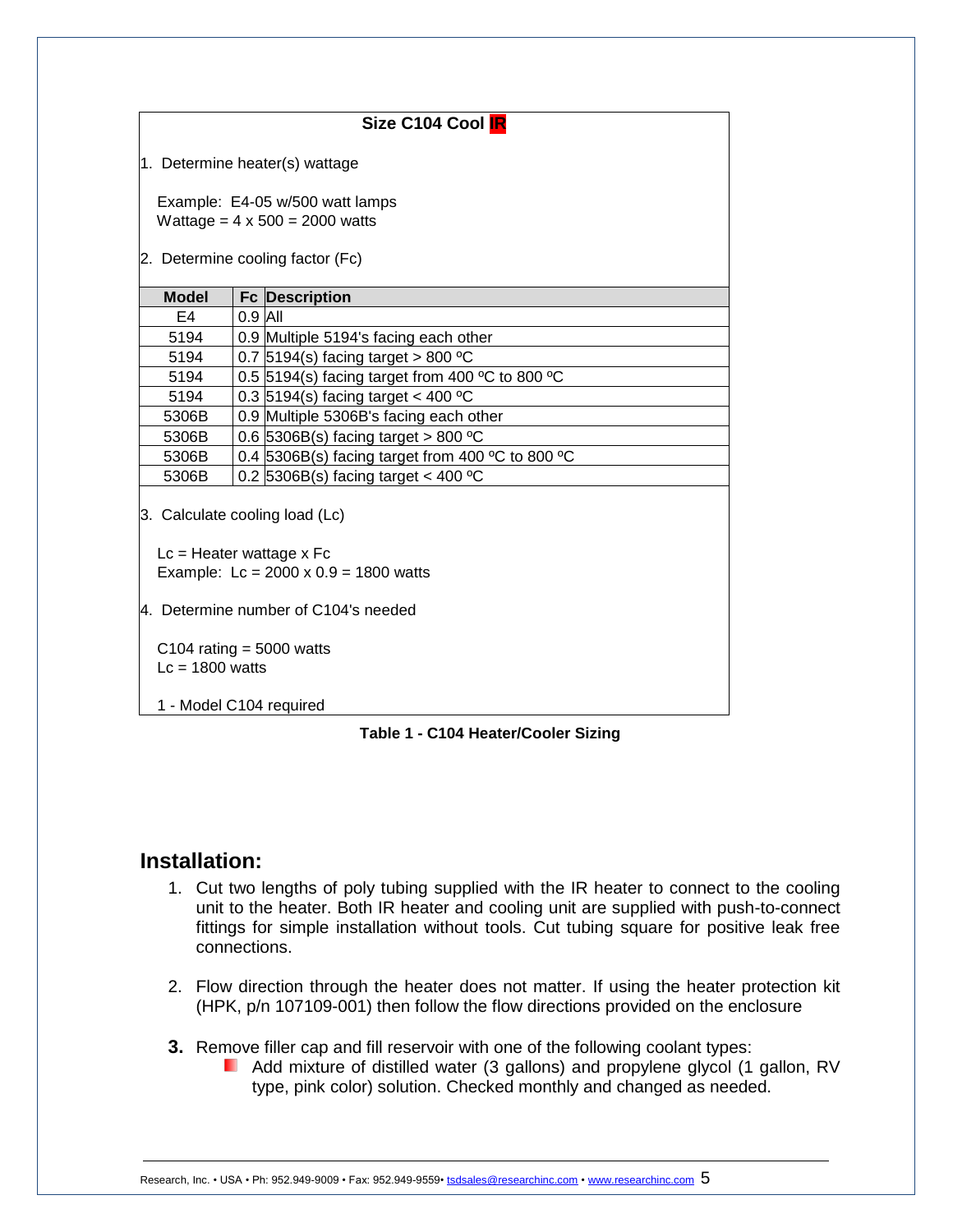- Add mixture of distilled water (3 gallons) ethylene glycol (1 gallon, automotive type compatible with aluminum) solution. Check every 6 months and change as needed.
- **Do not** use anti-freeze with stop leak additive, which will clog the filter screen and damage the pump.



4.) Connect power to 115/230vac source

**Table 2 - C104 Cooling Performance**

#### **Caution:**

- $\blacksquare$  Coolant should be allowed to flow through the system continuously, if not the pump will run hot, shortening its life if allowed to operate for more than a short period against a closed or plugged discharge. When used with automatic equipment having a coolant solenoid valve, bypass the solenoid or, wire the cooler into the equipment so that it operates only during operation.
- Do not transport or attempt repair unless unit is disconnected from power source.
- **D** Operation of the pump without coolant will cause serious damage.
- **Pump warranty is void if user opens or disassembles the pump.**
- **Pump life and fitting life will be reduced if coolant temperature in tank exceeds 140°F** ( $60^{\circ}$ C). Table 2 shows the coolant temperature as a function of cooling KW.
- **Dearate the cooler only at the voltage and frequency stamped on the serial nameplate** (120V, 230V, 50/60 Hz),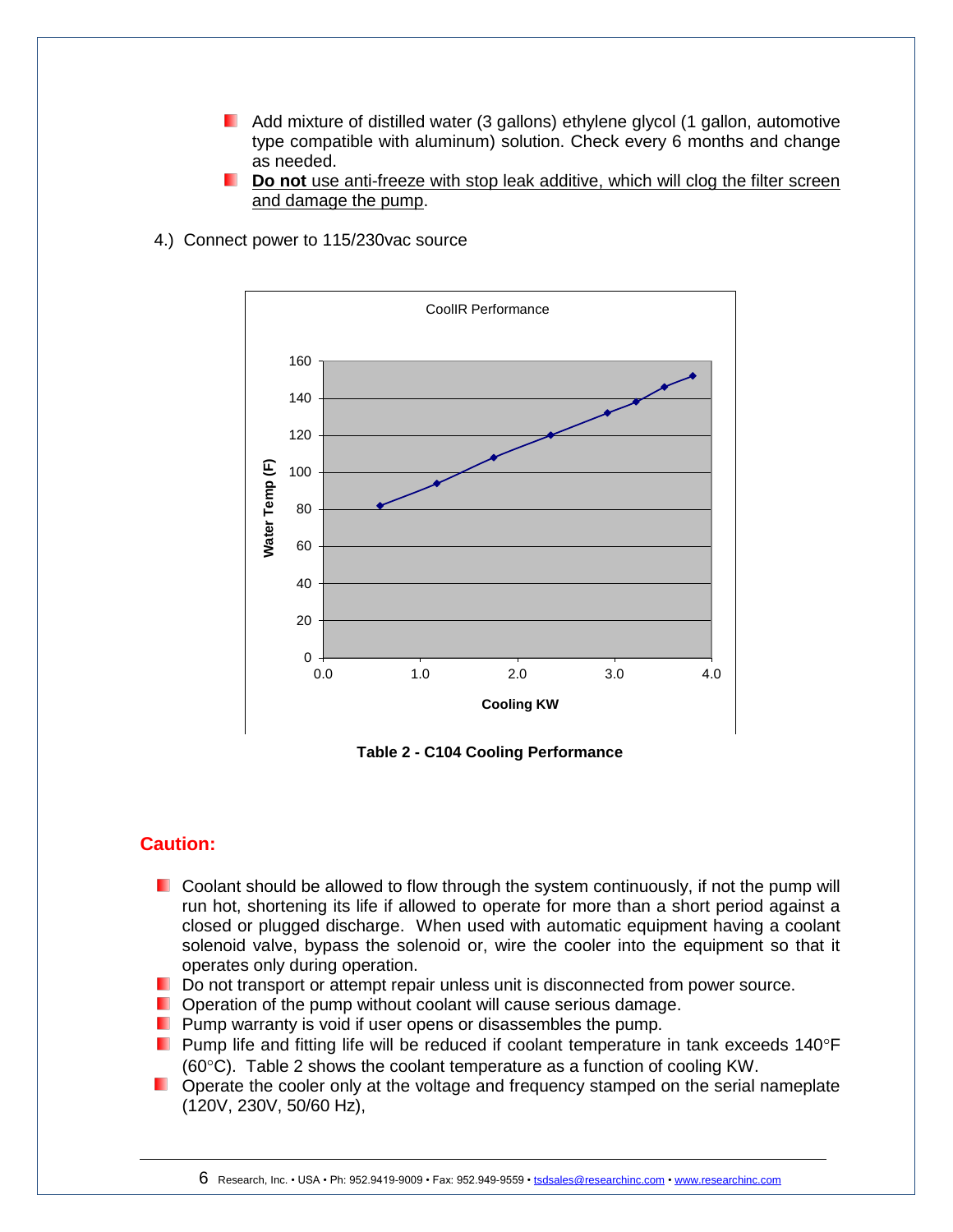## <span id="page-6-0"></span>**Operation**

<span id="page-6-1"></span>The C104 system needs to run when the heater is being run. After the heater is shut off, the user should continue to run the C104 system for 3 – 5 minutes to allowing the heater to cool.

## **Section 3 - Specifications**

| Motor voltage       | <b>Max</b><br>current<br>draw    | <b>IEC</b><br>Cooling<br>Capacity                             | <b>Tank</b><br>Capacity | <b>Dimensions</b>                                                             | Weight                     |
|---------------------|----------------------------------|---------------------------------------------------------------|-------------------------|-------------------------------------------------------------------------------|----------------------------|
| 115 vac,<br>50/60Hz | 5.9A<br>(50Hz)<br>4.7A<br>(60Hz) | <b>1780W</b><br>(6070)<br>BTU/hr.)<br>1.1qt./min<br>(1 L/min) | 4 gal<br>(15L)          | H: 16.25 in.<br>(413mm)<br>W: 15.25 in.<br>(387mm)<br>D: 18.75 in.<br>(476mm) | 40 <sub>lb</sub><br>(18kg) |

| Motor voltage       | <b>Max</b><br>current<br>draw    | <b>IEC</b><br>Cooling<br>Capacity                            | Tank<br>Capacity | <b>Dimensions</b>                                                             | Weight                      |
|---------------------|----------------------------------|--------------------------------------------------------------|------------------|-------------------------------------------------------------------------------|-----------------------------|
| 230 vac,<br>50/60Hz | 3.5A<br>(50Hz)<br>2.5A<br>(60Hz) | <b>1780W</b><br>(6070<br>BTU/hr.)<br>1.1qt./min<br>(1 L/min) | 4 gal<br>(15L)   | H: 16.25 in.<br>(413mm)<br>W: 15.25 in.<br>(387mm)<br>D: 18.75 in.<br>(476mm) | 40 <sub>l</sub> b<br>(18kg) |

#### **Pump Capacity:**

100 psi max. 1.5 gpm (5.68 lpm) @ 50 psi.

#### **Heat Exchanger:**

High efficiency, copper core, rustproof

#### **Motor Voltage / Amps:**

115 Volt AC, single phase, 50/60 Hz, 4.7A 60Hz, 5.9A 50Hz 230 Volt AC, single phase, 50/60 Hz, 2.5A 60Hz, 3.5A 50Hz

#### **Coolant Connections:**

1/4" N.P.T. supplied with push-to-connect fitting for ¼" tubing

### **Net Weight:**

40 lbs. (25.4 kg)

#### **Dimensions:**

16.25 inches (413 mm) H, 15.25 inches (387 mm) W, 18.75 inches (476 mm) D

Research, Inc. • USA • Ph: 952.949-9009 • Fax: 952.949-9559[• tsdsales@researchinc.com](mailto:tsdsales@researchinc.com) • [www.researchinc.com](http://www.researchinc.com/) 7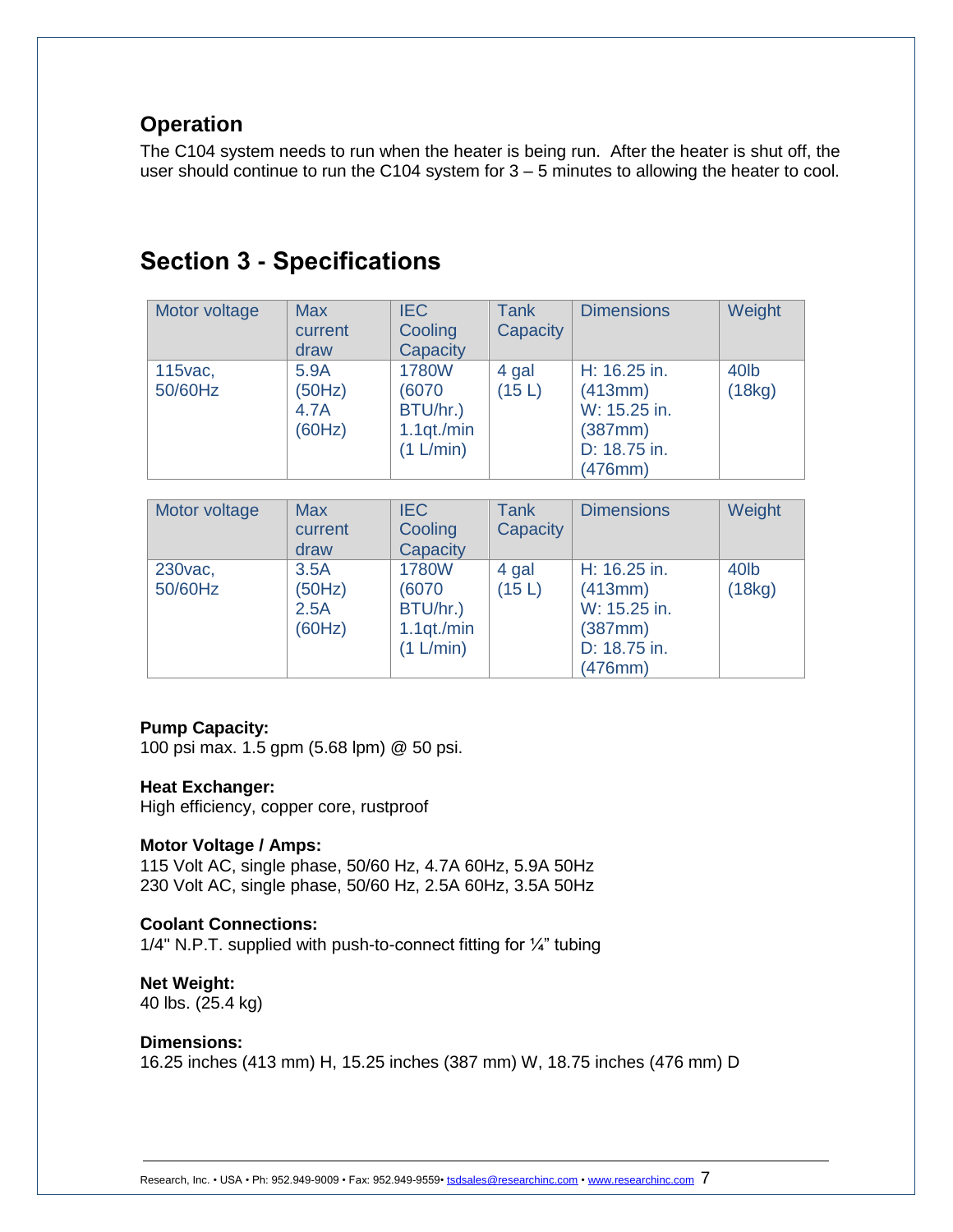## <span id="page-7-0"></span>**Section 4 - Maintenance and Parts**

## <span id="page-7-1"></span>**Routine Maintenance**

Perform the following maintenance on a minimum of 3 month time cycle:

- **Remove dust from radiator by means of compressed air, in order to insure optimum** cooler performance.
- **Check the filter screen, by removing the 15/16" acorn nut on the pump. Clean the filter** or replace as necessary.
- **Add mixture of distilled water (3 gallons) and propylene glycol (1 gallon, RV type, pink** color) solution. Checked monthly and changed as needed.
- **Add mixture of distilled water (3 gallons) ethylene glycol (1 gallon, automotive type** compatible with aluminum) solution. Check every 6 months and change as needed.
- **Do not** use anti-freeze with stop leak additive, which will clog the filter screen and damage the pump.

## **Options:**

| Model #           | <b>Description</b>               | <b>Part Number</b> |
|-------------------|----------------------------------|--------------------|
| C100 - E4- kit    | E4 fitting kit                   |                    |
| <b>C100 - FHK</b> | Fitting and hose kit             |                    |
| C100 "T" kit      | "tee" kit to connect two heaters |                    |
| <b>PK</b>         | <b>Heater protection Kit</b>     | 107109-001         |
| Manifold-4        | 4 port, aluminum                 | 120068-001         |
| Maniford-6        | 6 port, aluminum                 | 120068-002         |
|                   |                                  |                    |
|                   |                                  |                    |

**Table 3 - C104 Parts and Kits**

## **C104 Ordering Information**

| Model #               | <b>Description</b>                                    |
|-----------------------|-------------------------------------------------------|
| C <sub>104</sub> -120 | 5kW heat exchanger, 120y motor                        |
| C104-120-PK           | 5kW heat exchanger, 120v motor, heater protection kit |
| C <sub>104</sub> -230 | 5kW heat exchanger, 230v motor                        |
| C104-230-PK           | 5kW heat exchanger, 230v motor, heater protection Kit |
|                       |                                                       |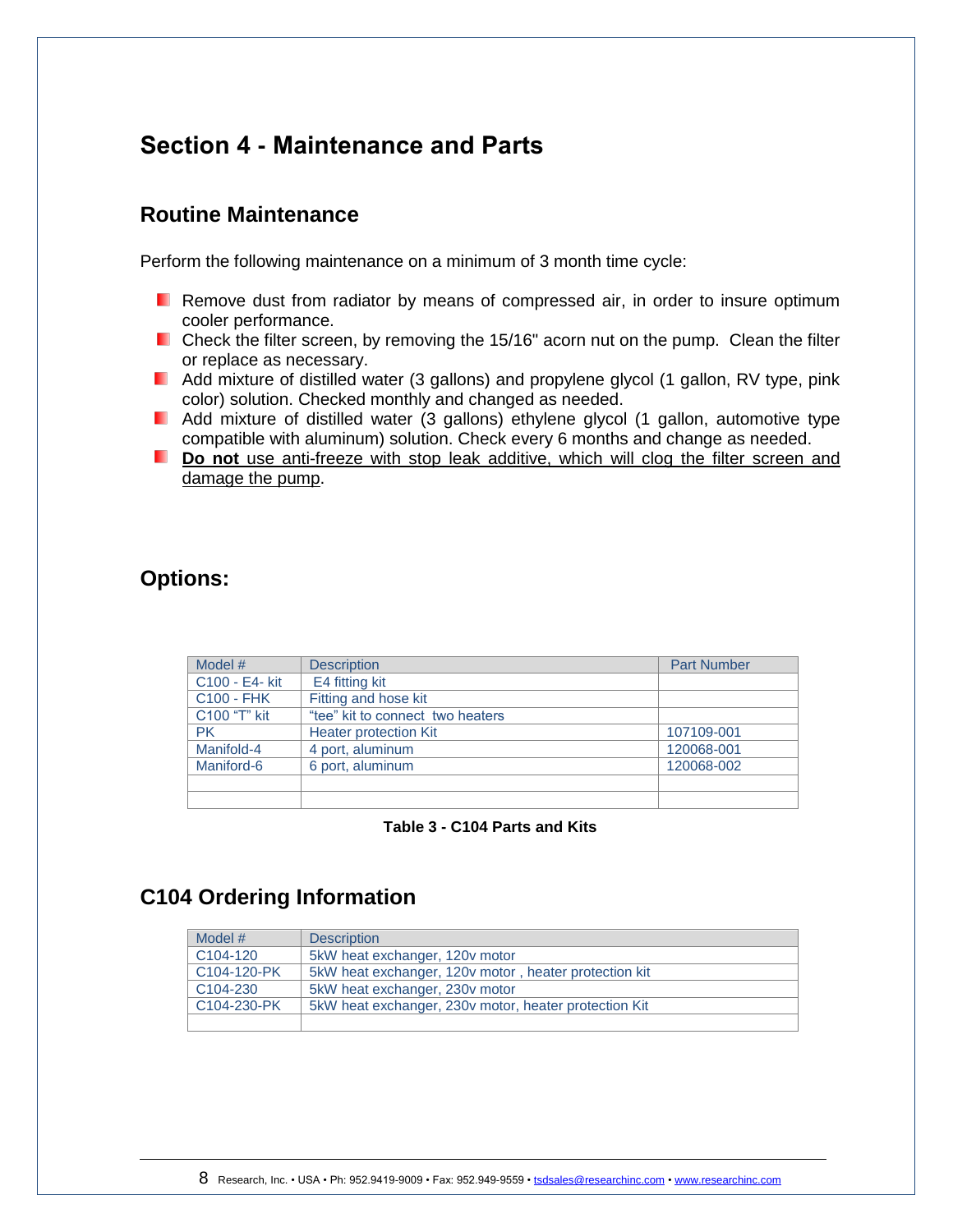

### **Figure 2 - Exploded view**